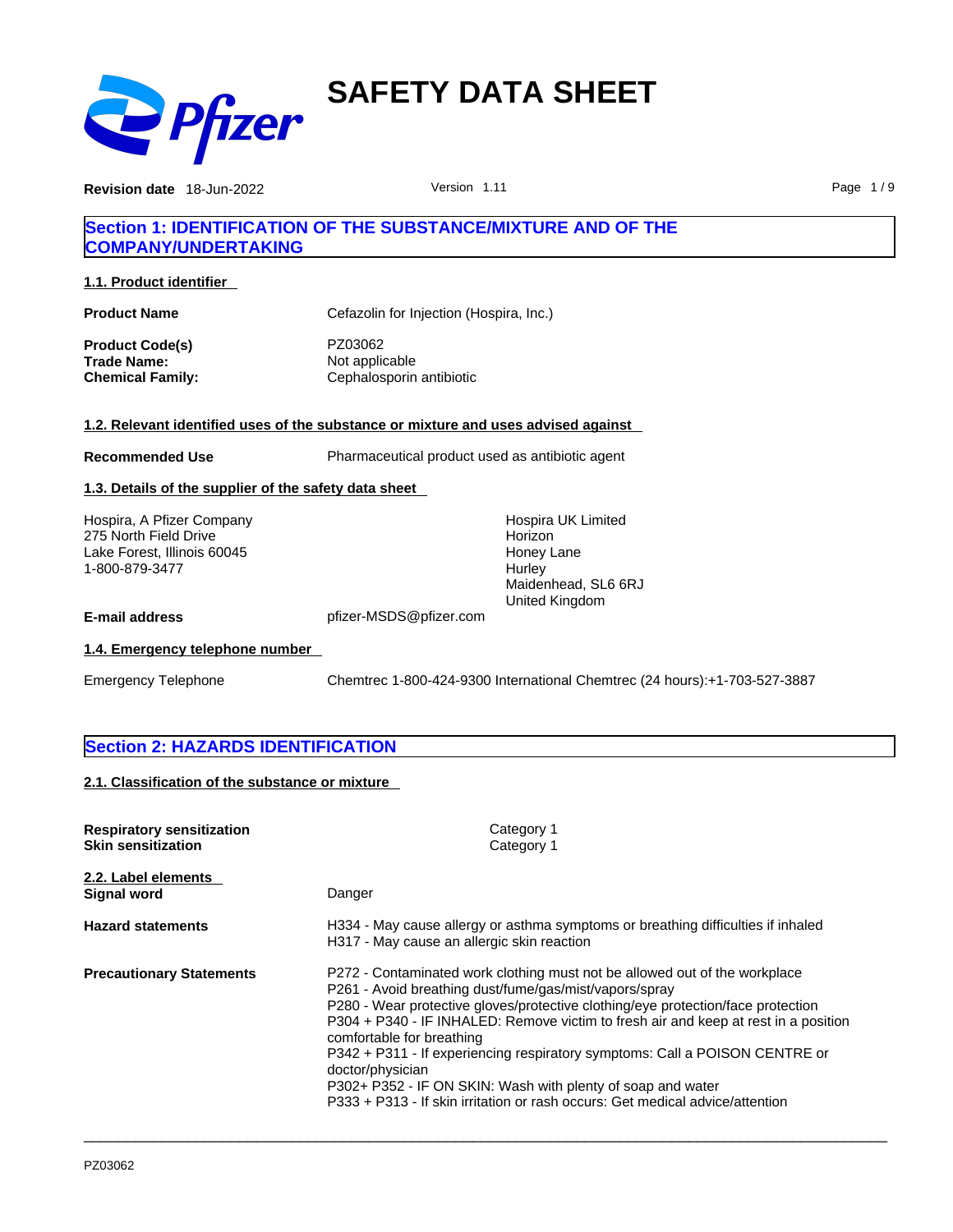\_\_\_\_\_\_\_\_\_\_\_\_\_\_\_\_\_\_\_\_\_\_\_\_\_\_\_\_\_\_\_\_\_\_\_\_\_\_\_\_\_\_\_\_\_\_\_\_\_\_\_\_\_\_\_\_\_\_\_\_\_\_\_\_\_\_\_\_\_\_\_\_\_\_\_\_\_\_\_\_\_\_\_\_\_\_\_\_\_\_\_\_\_ Product Name Cefazolin for Injection (Hospira, Inc.) Page 2 / 9 Revision date 18-Jun-2022 Version 1.11

P362 + P364 - Take off contaminated clothing and wash it before reuse P501 - Dispose of contents/container in accordance with all local and national regulations



**Other hazards An Occupational Exposure Value has been established for this substance ( see Section 8 ).** 

**Note:** This document has been prepared in accordance with standards for workplace safety, which require the inclusion of all known hazards of the active substance or its intermediates regardless of the potential risk. The precautionary statements and warnings included may not apply in all cases. Your needs may vary depending upon the potential for exposure in your workplace.

### **Section 3: COMPOSITION/INFORMATION ON INGREDIENTS**

#### **3.1 Substances**

| Chemical name                           | Weight-% | REACH<br>Registration<br>Number | EC No     | Classification<br>according to<br>Regulation<br>$(EC)$ No.<br>1272/2008<br><b>ICLP1</b> | Specific<br>concentration<br>limit (SCL) | M-Factor             | M-Factor<br>(long-term) |
|-----------------------------------------|----------|---------------------------------|-----------|-----------------------------------------------------------------------------------------|------------------------------------------|----------------------|-------------------------|
| Cefazolin<br>$(CAS \#$ :<br>25953-19-9) | 100      |                                 | 247-362-8 | Resp. Sens. 1<br>(H334)<br>Skin Sens. 1<br>(H317)                                       | Not Listed                               | No data<br>available | No data<br>available    |

#### **Full text of H- and EUH-phrases: see section 16**

#### *Acute Toxicity Estimate No information available*

| Chemical name           | Oral LD50 | Dermal LD50       | I Inhalation LC50 - 4   Inhalation LC50 - 4   Inhalation LC50 - 4  <br>hour - dust/mist -<br>ma/L | hour - vapor - mg/L | . hour - gas - ppm ' |
|-------------------------|-----------|-------------------|---------------------------------------------------------------------------------------------------|---------------------|----------------------|
| Cefazolin<br>25953-19-9 | 11000     | No data available | No data available                                                                                 | No data available   | No data available    |

 $\_$  ,  $\_$  ,  $\_$  ,  $\_$  ,  $\_$  ,  $\_$  ,  $\_$  ,  $\_$  ,  $\_$  ,  $\_$  ,  $\_$  ,  $\_$  ,  $\_$  ,  $\_$  ,  $\_$  ,  $\_$  ,  $\_$  ,  $\_$  ,  $\_$  ,  $\_$  ,  $\_$  ,  $\_$  ,  $\_$  ,  $\_$  ,  $\_$  ,  $\_$  ,  $\_$  ,  $\_$  ,  $\_$  ,  $\_$  ,  $\_$  ,  $\_$  ,  $\_$  ,  $\_$  ,  $\_$  ,  $\_$  ,  $\_$  ,

Additional information **Ingredient(s)** indicated as hazardous have been assessed under standards for workplace safety.

#### **Section 4: FIRST AID MEASURES**

#### **4.1. Description of first aid measures**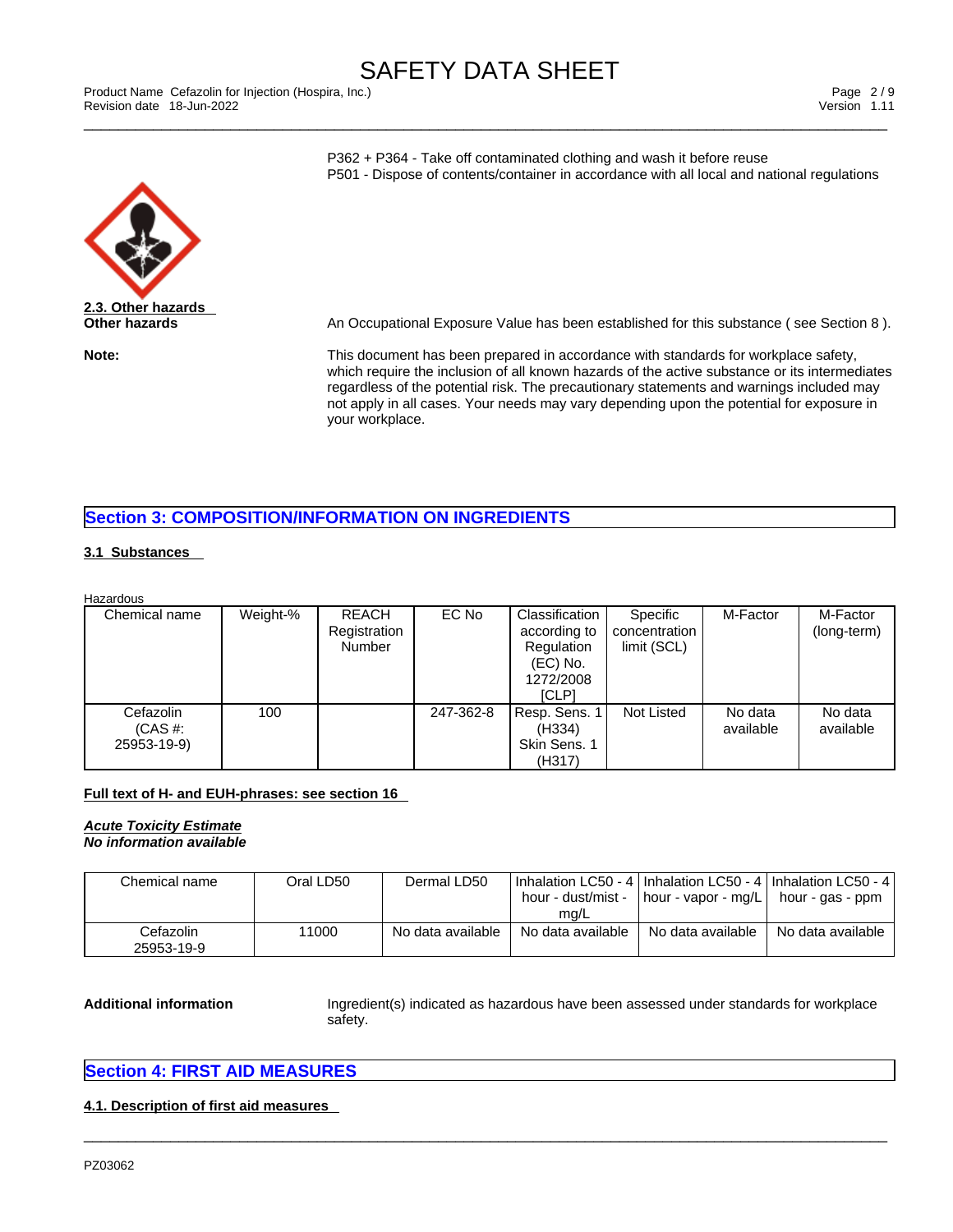| <b>Inhalation</b>                                                | Remove to fresh air. Seek immediate medical attention/advice.                                                                                                                                                                                                          |
|------------------------------------------------------------------|------------------------------------------------------------------------------------------------------------------------------------------------------------------------------------------------------------------------------------------------------------------------|
| Eye contact                                                      | Rinse thoroughly with plenty of water for at least 15 minutes, lifting lower and upper eyelids.<br>Consult a physician.                                                                                                                                                |
| <b>Skin contact</b>                                              | Remove contaminated clothing. Flush area with large amounts of water. Use soap. Seek<br>medical attention. For information on potential delayed effects, see Section 2 - Hazards<br>Identification and/or Section 11 - Toxicological Information.                      |
| Ingestion                                                        | Never give anything by mouth to an unconscious person. Wash out mouth with water. Do<br>not induce vomiting unless directed by medical personnel. Seek medical attention<br>immediately.                                                                               |
| 4.2. Most important symptoms and effects, both acute and delayed |                                                                                                                                                                                                                                                                        |
| Most important symptoms and<br>effects                           | For information on potential signs and symptoms of exposure, See Section 2 - Hazards<br>Identification and/or Section 11 - Toxicological Information.                                                                                                                  |
|                                                                  | 4.3. Indication of any immediate medical attention and special treatment needed                                                                                                                                                                                        |
| Note to physicians                                               | None.                                                                                                                                                                                                                                                                  |
| <b>Section 5: FIRE-FIGHTING MEASURES</b>                         |                                                                                                                                                                                                                                                                        |
| 5.1. Extinguishing media                                         |                                                                                                                                                                                                                                                                        |
| <b>Suitable Extinguishing Media</b>                              | Use carbon dioxide, dry chemical, or water spray.                                                                                                                                                                                                                      |
| 5.2. Special hazards arising from the substance or mixture       |                                                                                                                                                                                                                                                                        |
| Specific hazards arising from the<br>chemical                    | Fine particles (such as dust and mists) may fuel fires/explosions.                                                                                                                                                                                                     |
| <b>Hazardous combustion products</b>                             | Emits toxic fumes of carbon monoxide, carbon dioxide, nitrogen oxides, sulfur oxides and<br>other sulfur-containing compounds.                                                                                                                                         |
| 5.3. Advice for firefighters                                     |                                                                                                                                                                                                                                                                        |
| Special protective equipment for<br>fire-fighters                | Wear approved positive pressure, self-contained breathing apparatus and full protective<br>turn out gear.                                                                                                                                                              |
| <b>Section 6: ACCIDENTAL RELEASE MEASURES</b>                    |                                                                                                                                                                                                                                                                        |
|                                                                  | 6.1. Personal precautions, protective equipment and emergency procedures                                                                                                                                                                                               |
| <b>Personal precautions</b>                                      | Personnel involved in clean-up should wear appropriate personal protective equipment (see                                                                                                                                                                              |
| For emergency responders                                         | Section 8). Minimize exposure.<br>Use personal protection recommended in Section 8.                                                                                                                                                                                    |
| 6.2. Environmental precautions                                   |                                                                                                                                                                                                                                                                        |
| <b>Environmental precautions</b>                                 | Place waste in an appropriately labeled, sealed container for disposal. Care should be<br>taken to avoid environmental release.                                                                                                                                        |
| 6.3. Methods and material for containment and cleaning up        |                                                                                                                                                                                                                                                                        |
| <b>Methods for containment</b><br>Methods for cleaning up        | Prevent further leakage or spillage if safe to do so.<br>Contain the source of the spill or leak. Collect spilled material by a method that controls<br>dust generation. Avoid use of a filtered vacuum to clean spills of dry solids. Clean spill area<br>thoroughly. |
|                                                                  |                                                                                                                                                                                                                                                                        |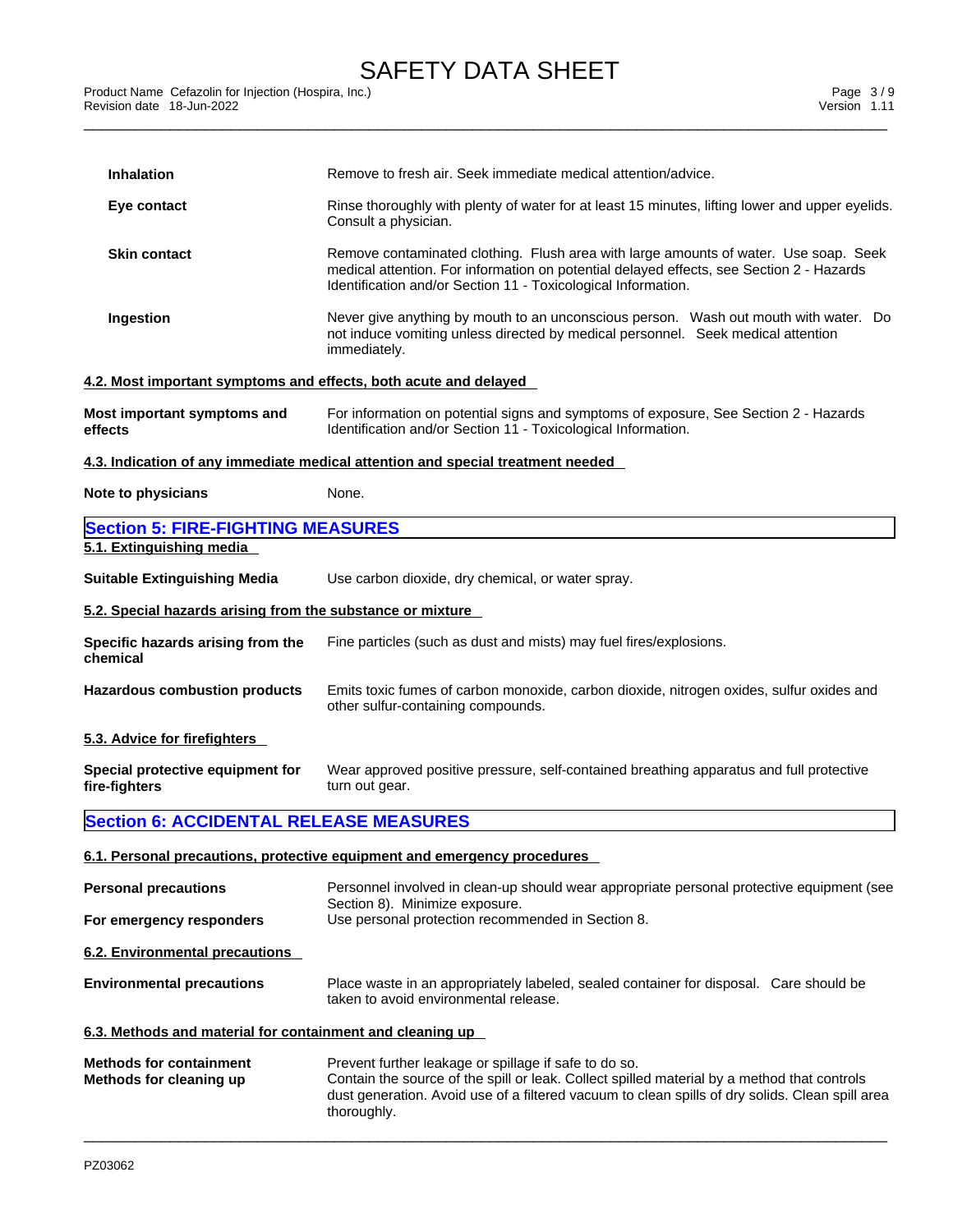**Prevention of secondary hazards** Clean contaminated objects and areas thoroughly observing environmental regulations.

#### **6.4. Reference to other sections**

**Reference to other sections** See section 8 for more information. See section 13 for more information.

#### **Section 7: HANDLING AND STORAGE**

#### **7.1. Precautions for safe handling**

#### **Advice on safe handling**

Minimize dust generation and accumulation. Avoid breathing dust. When handling, use appropriate personal protective equipment (see Section 8). Wash thoroughly after handling. Releases to the environment should be avoided. Review and implement appropriate technical and procedural waste water and waste disposal measures to prevent occupational exposure or environmental releases. Potential points of process emissions of this material to the atmosphere should be controlled with dust collectors, HEPA filtration systems or other equivalent controls.

**General hygiene considerations** Handle in accordance with good industrial hygiene and safety practice.

#### **7.2. Conditions for safe storage, including any incompatibilities**

**Storage Conditions** Store as directed by product packaging.

**7.3. Specific end use(s)** 

**Specific use(s)** Pharmaceutical drug product.

#### **Section 8: EXPOSURE CONTROLS/PERSONAL PROTECTION**

#### **8.1. Control parameters**

| Cefazolin<br>Russia                                                                       | MAC: $0.3$ mg/m <sup>3</sup>                                                                                                                                                                                                                                                                                                                                                                                                        |
|-------------------------------------------------------------------------------------------|-------------------------------------------------------------------------------------------------------------------------------------------------------------------------------------------------------------------------------------------------------------------------------------------------------------------------------------------------------------------------------------------------------------------------------------|
| <b>Pfizer Occupational Exposure Band</b><br>(OEB) Statement:                              | The purpose of the Occupational Exposure Band (OEB) classification system is to separate<br>substances into different Hazard categories when the available data are sufficient to do so,<br>but inadequate to establish an Occupational Exposure Limit (OEL). The OEB given is based<br>upon an analysis of all currently available data; as such, this value may be subject to<br>revision when new information becomes available. |
| Cefazolin<br><b>Pfizer Occupational Exposure</b><br>Band (OEB):<br>8.2. Exposure controls | OEB 1 - Sensitizer (control exposure to the range of $1000\mu g/m^3$ to $3000\mu g/m^3$ )                                                                                                                                                                                                                                                                                                                                           |
| <b>Engineering controls</b>                                                               | General room ventilation is adequate unless the process generates dust, mist or fumes.<br>Engineering controls should be used as the primary means to control exposures. Keep<br>airborne contamination levels below the exposure limits listed above in this section.                                                                                                                                                              |
| <b>Environmental exposure controls</b>                                                    | No information available.                                                                                                                                                                                                                                                                                                                                                                                                           |
| Personal protective equipment                                                             | Refer to applicable national standards and regulations in the selection and use of personal<br>protective equipment (PPE). Contact your safety and health professional or safety<br>equipment supplier for assistance in selecting the correct protective clothing/equipment<br>based on an assessment of the workplace conditions, other chemicals used or present in<br>the workplace and specific operational processes.         |
| Eye/face protection                                                                       | Wear safety glasses or goggles if eye contact is possible. (Eye protection must meet the<br>standards in accordance with EN166, ANSI Z87.1 or international equivalent.).                                                                                                                                                                                                                                                           |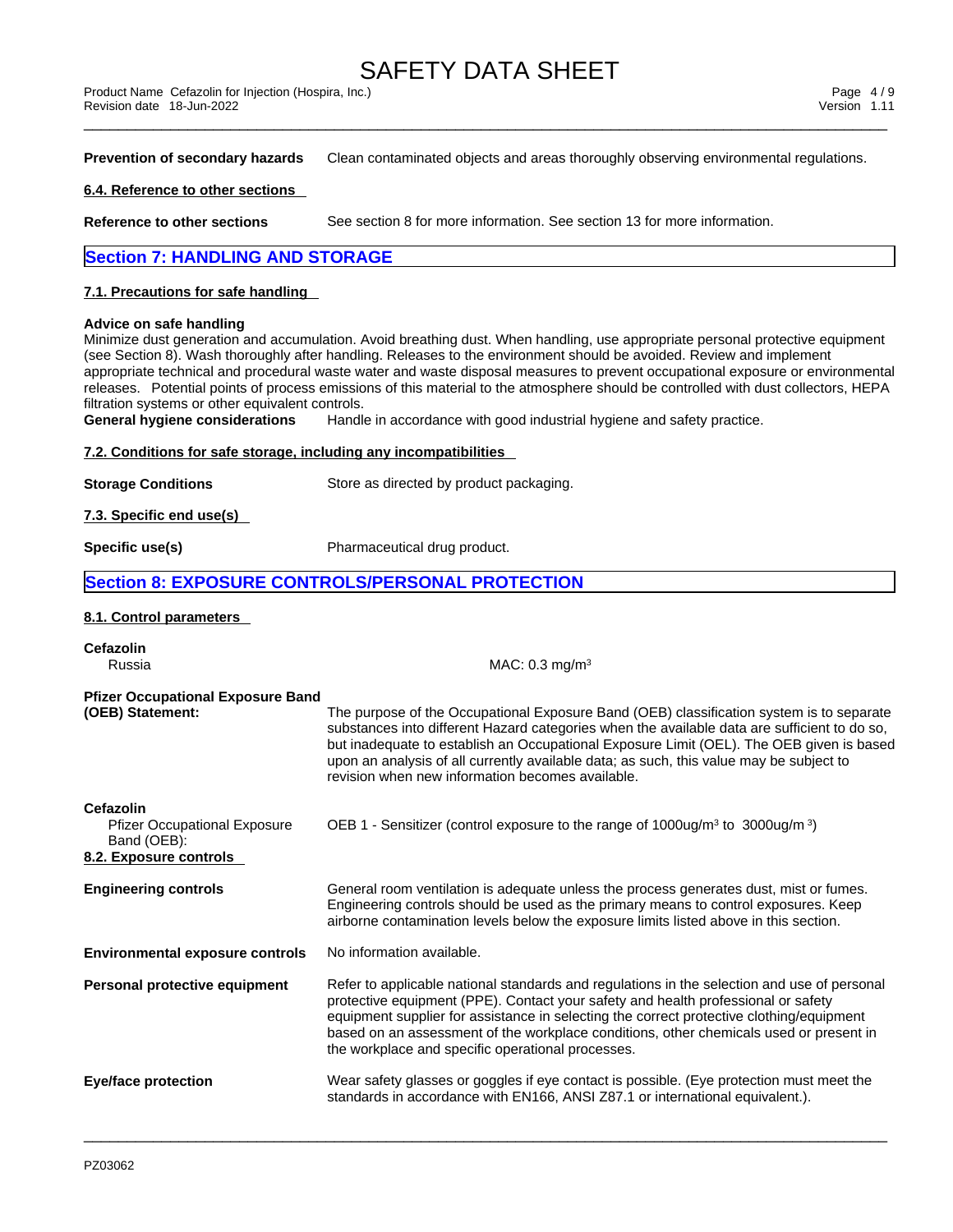\_\_\_\_\_\_\_\_\_\_\_\_\_\_\_\_\_\_\_\_\_\_\_\_\_\_\_\_\_\_\_\_\_\_\_\_\_\_\_\_\_\_\_\_\_\_\_\_\_\_\_\_\_\_\_\_\_\_\_\_\_\_\_\_\_\_\_\_\_\_\_\_\_\_\_\_\_\_\_\_\_\_\_\_\_\_\_\_\_\_\_\_\_ Product Name Cefazolin for Injection (Hospira, Inc.) Page 5 / 9 Revision date 18-Jun-2022 Version 1.11

| Impervious gloves (e.g. Nitrile, etc.) are recommended if skin contact with drug product is<br><b>Hand protection</b><br>possible and for bulk processing operations. (Protective gloves must meet the standards in<br>accordance with EN374, ASTM F1001 or international equivalent.).                                                                                                                                              |
|--------------------------------------------------------------------------------------------------------------------------------------------------------------------------------------------------------------------------------------------------------------------------------------------------------------------------------------------------------------------------------------------------------------------------------------|
|                                                                                                                                                                                                                                                                                                                                                                                                                                      |
| Impervious protective clothing is recommended if skin contact with drug product is possible<br>Skin and body protection<br>and for bulk processing operations. (Protective clothing must meet the standards in<br>accordance with EN13982, ANSI 103 or international equivalent.).                                                                                                                                                   |
| Under normal conditions of use, if the applicable Occupational Exposure Limit (OEL) is<br><b>Respiratory protection</b><br>exceeded, wear an appropriate respirator with a protection factor sufficient to control<br>exposures to below the OEL (e.g. particulate respirator with a half mask, P3 filter).<br>(Respirators must meet the standards in accordance with EN140, EN143, ASTM F2704-10<br>or international equivalent.). |

**General hygiene considerations** Handle in accordance with good industrial hygiene and safety practice.

 $\_$  ,  $\_$  ,  $\_$  ,  $\_$  ,  $\_$  ,  $\_$  ,  $\_$  ,  $\_$  ,  $\_$  ,  $\_$  ,  $\_$  ,  $\_$  ,  $\_$  ,  $\_$  ,  $\_$  ,  $\_$  ,  $\_$  ,  $\_$  ,  $\_$  ,  $\_$  ,  $\_$  ,  $\_$  ,  $\_$  ,  $\_$  ,  $\_$  ,  $\_$  ,  $\_$  ,  $\_$  ,  $\_$  ,  $\_$  ,  $\_$  ,  $\_$  ,  $\_$  ,  $\_$  ,  $\_$  ,  $\_$  ,  $\_$  ,

### **Section 9: PHYSICAL AND CHEMICAL PROPERTIES**

#### **9.1. Information on basic physical and chemical properties**

| <b>Physical state</b>             | Powder                    |
|-----------------------------------|---------------------------|
| Color                             | White                     |
| Odor                              | No information available. |
| <b>Odor threshold</b>             | No information available  |
| <b>Molecular formula</b>          | C14H14N8O4S3              |
| <b>Molecular weight</b>           | 454.5                     |
| <b>Property</b>                   | <b>Values</b>             |
| рH                                | No data available         |
| Melting point / freezing point    | No data available         |
| Boiling point / boiling range     |                           |
| <b>Flash point</b>                | No information available  |
| <b>Evaporation rate</b>           | No data available         |
| Flammability (solid, gas)         | No data available         |
| <b>Flammability Limit in Air</b>  |                           |
| <b>Upper flammability limit:</b>  | No data available         |
| Lower flammability limit:         | No data available         |
| Vapor pressure                    | No data available         |
| Vapor density                     | No data available         |
| <b>Relative density</b>           | No data available         |
| <b>Water solubility</b>           | No data available         |
| Solubility(ies)                   | No data available         |
| <b>Partition coefficient</b>      | No data available         |
| <b>Autoignition temperature</b>   | No data available         |
| <b>Decomposition temperature</b>  | No data available         |
| <b>Kinematic viscosity</b>        | No data available         |
| <b>Dynamic viscosity</b>          | No data available         |
| <b>Particle characteristics</b>   |                           |
| <b>Particle Size</b>              | No information available  |
| <b>Particle Size Distribution</b> | No information available  |
| <b>Explosive properties</b>       | No information available  |
|                                   |                           |

**9.2. Other information**

No information available

**9.2.1. Information with regard to physical hazard classes**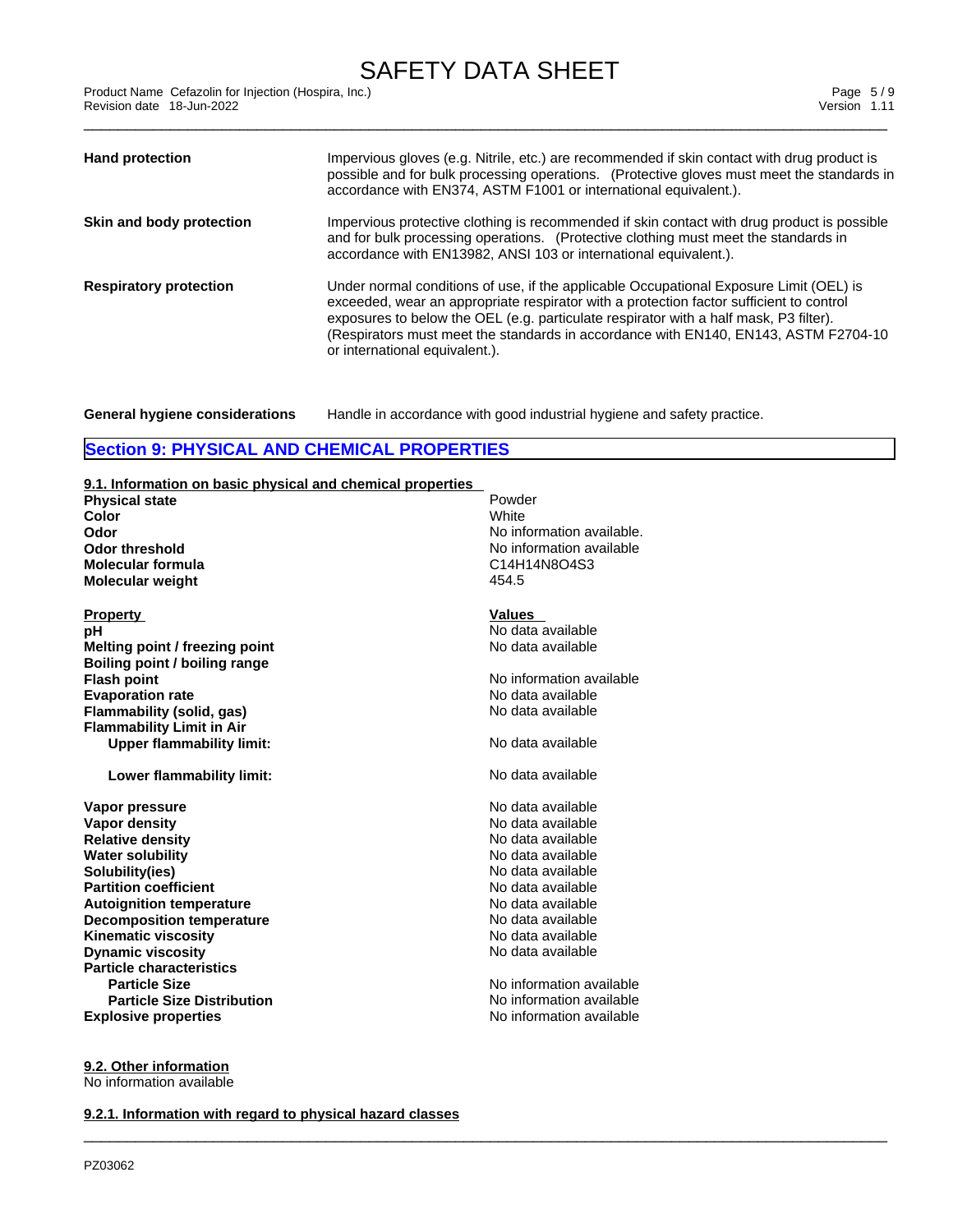\_\_\_\_\_\_\_\_\_\_\_\_\_\_\_\_\_\_\_\_\_\_\_\_\_\_\_\_\_\_\_\_\_\_\_\_\_\_\_\_\_\_\_\_\_\_\_\_\_\_\_\_\_\_\_\_\_\_\_\_\_\_\_\_\_\_\_\_\_\_\_\_\_\_\_\_\_\_\_\_\_\_\_\_\_\_\_\_\_\_\_\_\_ Product Name Cefazolin for Injection (Hospira, Inc.) Page 6 / 9 Revision date 18-Jun-2022 Version 1.11

No information available

#### **9.2.2. Other safety characteristics**

No information available

### **Section 10: STABILITY AND REACTIVITY**

| 10.1. Reactivity<br><b>Reactivity</b><br>10.2. Chemical stability                                                 | No data available.                                                 |
|-------------------------------------------------------------------------------------------------------------------|--------------------------------------------------------------------|
| <b>Stability</b><br><b>Explosion data</b>                                                                         | Stable under normal conditions.                                    |
| Sensitivity to Mechanical Impact No data available.<br>Sensitivity to Static Discharge No data available.         |                                                                    |
| 10.3. Possibility of hazardous reactions<br>Possibility of hazardous reactions<br><b>Hazardous polymerization</b> | No information available.<br>Will not occur.                       |
| 10.4. Conditions to avoid<br><b>Conditions to avoid</b>                                                           | Fine particles (such as dust and mists) may fuel fires/explosions. |
| 10.5. Incompatible materials<br>Incompatible materials                                                            | As a precautionary measure, keep away from strong oxidizers.       |

**10.6. Hazardous decomposition products Hazardous decomposition products** No data available.

#### **Section 11: TOXICOLOGICAL INFORMATION**

#### **11.1. Information on hazard classes as defined in Regulation (EC) No 1272/2008**

| <b>Short term</b>              | Inhalation of significant quantities of this substance could result in the health effects<br>described in 'Known clinical effects'. Ingestion of this material can cause effects similar to<br>those seen in clinical use including cholinergic crisis, characterized by severe nausea, |  |
|--------------------------------|-----------------------------------------------------------------------------------------------------------------------------------------------------------------------------------------------------------------------------------------------------------------------------------------|--|
|                                | vomiting, salivation, sweating, slow heart rate, low blood pressure, muscle weakness,                                                                                                                                                                                                   |  |
|                                | respiratory depression.                                                                                                                                                                                                                                                                 |  |
| <b>Known Clinical Effects:</b> | May cause effects similar to those seen in clinical use including transient diarrhea, nausea<br>and abdominal pain. Individuals sensitive to this material or other materials in its chemical<br>class may develop allergic reactions. Pseudomembranous colitis (manifested by watery   |  |
|                                | diarrhea, urge to defecate, abdominal cramps, low-grade fever, bloody stools, and                                                                                                                                                                                                       |  |
|                                | abdominal pain) may also occur. Concomitant administration of aminoglycosides and                                                                                                                                                                                                       |  |
|                                | cephalosporins has caused nephrotoxicity. Individuals who are sensitive to beta lactam                                                                                                                                                                                                  |  |
|                                | antibiotics, both penicillins and cephalosporins, may experience contact or systemic                                                                                                                                                                                                    |  |
|                                | hypersensitivity and anaphylaxis upon exposure to this drug.                                                                                                                                                                                                                            |  |

#### **Acute Toxicity: (Species, Route, End Point, Dose) Cefazolin**

| --------- |  |                               |  |
|-----------|--|-------------------------------|--|
|           |  | Rat Oral $LD50$ > 11000 mg/kg |  |

| .<br>---<br>----<br> |                   |             |                 |
|----------------------|-------------------|-------------|-----------------|
| Chemical name        | Oral LD50         | Dermal LD50 | Inhalation LC50 |
| Cetazolin            | 1000 mg/kg<br>Rat |             |                 |

 $\_$  ,  $\_$  ,  $\_$  ,  $\_$  ,  $\_$  ,  $\_$  ,  $\_$  ,  $\_$  ,  $\_$  ,  $\_$  ,  $\_$  ,  $\_$  ,  $\_$  ,  $\_$  ,  $\_$  ,  $\_$  ,  $\_$  ,  $\_$  ,  $\_$  ,  $\_$  ,  $\_$  ,  $\_$  ,  $\_$  ,  $\_$  ,  $\_$  ,  $\_$  ,  $\_$  ,  $\_$  ,  $\_$  ,  $\_$  ,  $\_$  ,  $\_$  ,  $\_$  ,  $\_$  ,  $\_$  ,  $\_$  ,  $\_$  ,

**Acute Toxicity Comments:** A greater than symbol (>) indicates that the toxicity endpoint being tested was not achievable at the highest dose used in the test.

**Irritation / Sensitization: (Study Type, Species, Severity) Cefazolin**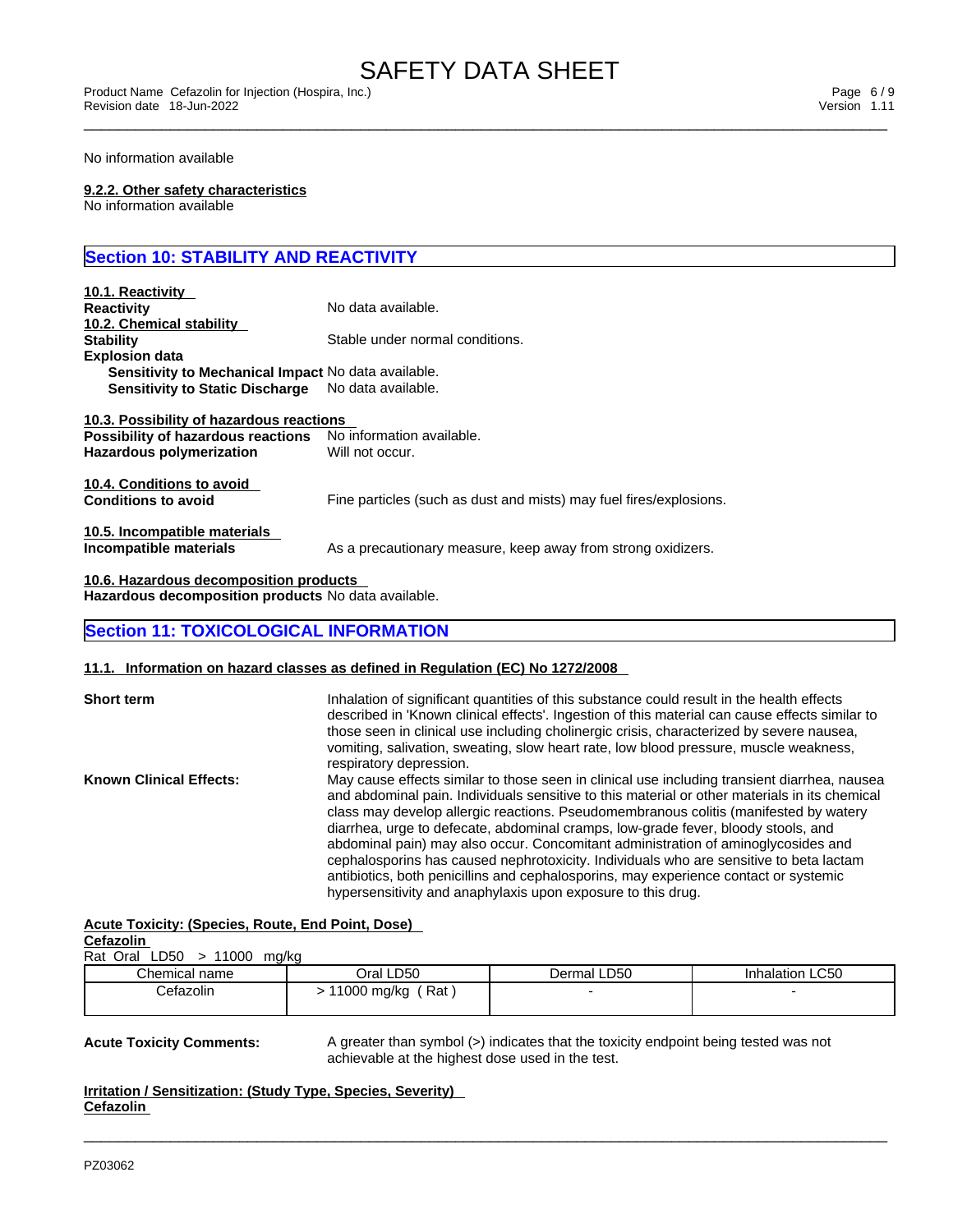\_\_\_\_\_\_\_\_\_\_\_\_\_\_\_\_\_\_\_\_\_\_\_\_\_\_\_\_\_\_\_\_\_\_\_\_\_\_\_\_\_\_\_\_\_\_\_\_\_\_\_\_\_\_\_\_\_\_\_\_\_\_\_\_\_\_\_\_\_\_\_\_\_\_\_\_\_\_\_\_\_\_\_\_\_\_\_\_\_\_\_\_\_ Product Name Cefazolin for Injection (Hospira, Inc.) Page 7 / 9 Revision date 18-Jun-2022 Version 1.11

| Skin Sensitization - GPMT Guinea Pig Negative<br><b>Skin Irritation / Sensitization</b>                                                                                                                                                                                                         | Hypersensitivity reactions, including cross reactions (with penicillins) and anaphylaxis, are<br>common among the cephalosporins.                        |  |  |  |
|-------------------------------------------------------------------------------------------------------------------------------------------------------------------------------------------------------------------------------------------------------------------------------------------------|----------------------------------------------------------------------------------------------------------------------------------------------------------|--|--|--|
|                                                                                                                                                                                                                                                                                                 | Repeated Dose Toxicity: (Duration, Species, Route, Dose, End Point, Target Organ)                                                                        |  |  |  |
| Cefazolin<br>90 Day(s) Rat Oral 20 mg/kg/day NOEL Gastrointestinal System                                                                                                                                                                                                                       | 3 Month(s) Dog Subcutaneous 250 mg/kg/day NOAEL No effects at maximum dose<br>6 Month(s) Dog Subcutaneous 125 mg/kg/day NOAEL No effects at maximum dose |  |  |  |
| Reproduction & Development Toxicity: (Duration, Species, Route, Dose, End Point, Effect(s))                                                                                                                                                                                                     |                                                                                                                                                          |  |  |  |
| Cefazolin<br>Embryo / Fetal Development Rat Oral 10 mg/kg/day NOEL Maternal toxicity, Not teratogenic<br>2 Generation Reproductive Toxicity Rat Subcutaneous Dose not specified No effects at maximum dose<br>Embryo / Fetal Development Rabbit Subcutaneous Dose not specified Not Teratogenic |                                                                                                                                                          |  |  |  |
| <u> Genetic Toxicity: (Study Type, Cell Type/Organism, Result)</u>                                                                                                                                                                                                                              |                                                                                                                                                          |  |  |  |
| Cefazolin<br>In Vitro Bacterial Mutagenicity (Ames) Salmonella, E. coli<br>In Vitro Micronucleus Mouse Negative<br>In Vitro Mammalian Cell Mutagenicity Mouse Lymphoma Negative                                                                                                                 | Negative                                                                                                                                                 |  |  |  |
| Carcinogenicity                                                                                                                                                                                                                                                                                 | Not listed as a carcinogen by IARC, NTP or US OSHA.                                                                                                      |  |  |  |
| 11.2.1. Endocrine disrupting properties<br><b>Endocrine disrupting properties</b><br>11.2.2. Other information<br>Other adverse effects                                                                                                                                                         | No information available.<br>No information available.                                                                                                   |  |  |  |
| <b>Section 12: ECOLOGICAL INFORMATION</b>                                                                                                                                                                                                                                                       |                                                                                                                                                          |  |  |  |
| <b>Environmental Overview:</b>                                                                                                                                                                                                                                                                  | The environmental characteristics of this material have not been fully evaluated. Releases<br>to the environment should be avoided.                      |  |  |  |
| 12.1. Toxicity                                                                                                                                                                                                                                                                                  |                                                                                                                                                          |  |  |  |
| 12.2. Persistence and degradability                                                                                                                                                                                                                                                             |                                                                                                                                                          |  |  |  |
| Persistence and degradability                                                                                                                                                                                                                                                                   | No information available.                                                                                                                                |  |  |  |
| 12.3. Bioaccumulative potential                                                                                                                                                                                                                                                                 |                                                                                                                                                          |  |  |  |
| <b>Bioaccumulation</b>                                                                                                                                                                                                                                                                          | No information available.                                                                                                                                |  |  |  |
| <u>12.4. Mobility in soil</u>                                                                                                                                                                                                                                                                   |                                                                                                                                                          |  |  |  |
| <b>Mobility in soil</b>                                                                                                                                                                                                                                                                         | No information available.                                                                                                                                |  |  |  |
|                                                                                                                                                                                                                                                                                                 |                                                                                                                                                          |  |  |  |
| 12.5. Results of PBT and vPvB assessment                                                                                                                                                                                                                                                        |                                                                                                                                                          |  |  |  |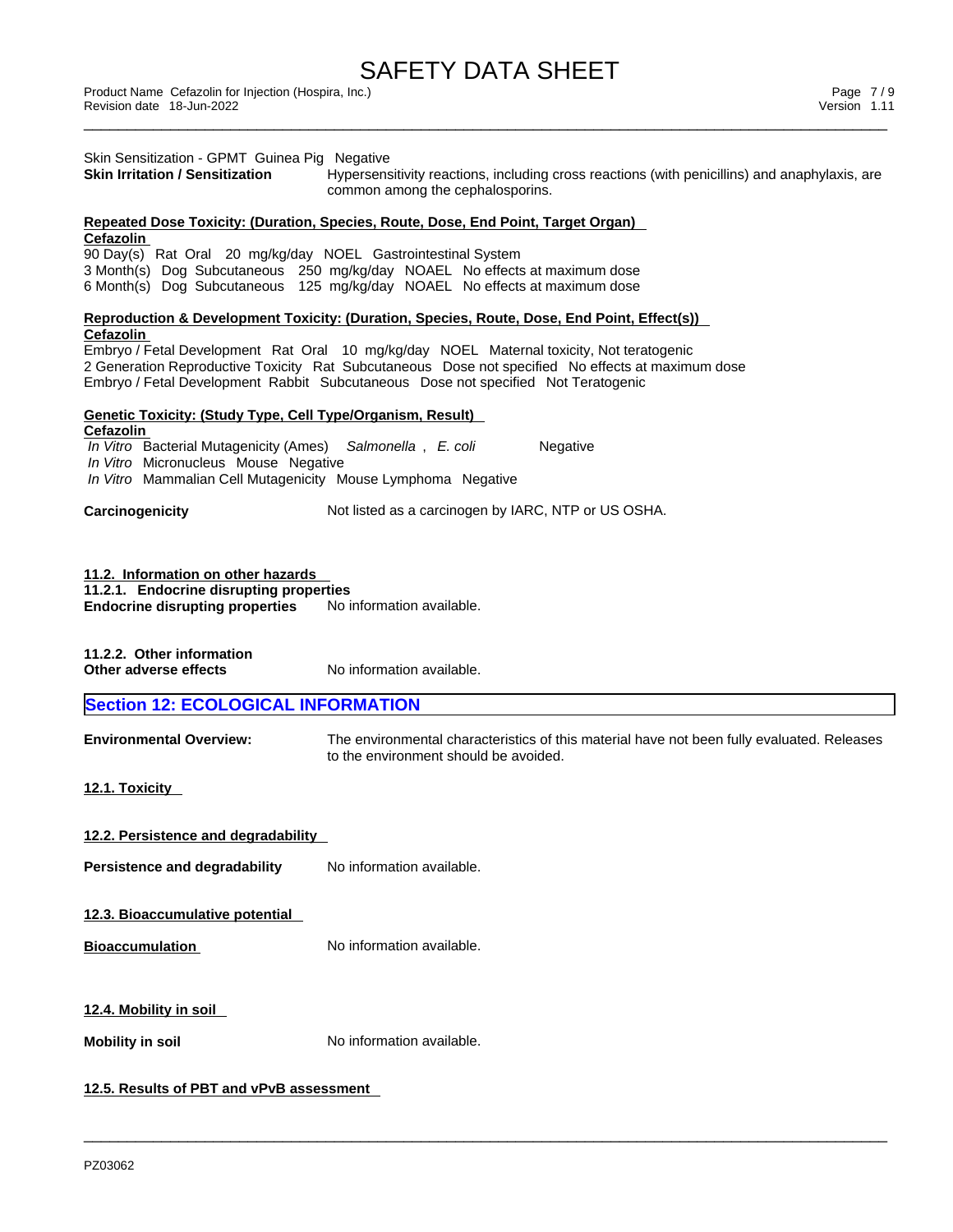\_\_\_\_\_\_\_\_\_\_\_\_\_\_\_\_\_\_\_\_\_\_\_\_\_\_\_\_\_\_\_\_\_\_\_\_\_\_\_\_\_\_\_\_\_\_\_\_\_\_\_\_\_\_\_\_\_\_\_\_\_\_\_\_\_\_\_\_\_\_\_\_\_\_\_\_\_\_\_\_\_\_\_\_\_\_\_\_\_\_\_\_\_ Product Name Cefazolin for Injection (Hospira, Inc.) Page 8 / 9 Revision date 18-Jun-2022 Version 1.11

**PBT** and **vPvB** assessment No information available.

#### **12.6. Endocrine disrupting properties**

**Endocrine disrupting properties** No information available.

#### **12.7. Other adverse effects**

No information available.

#### **Section 13: DISPOSAL CONSIDERATIONS**

#### **13.1. Waste treatment methods**

Dispose of waste in accordance with all applicable laws and regulations. Member State specific and Community specific provisions must be considered. Considering the relevant known environmental and human health hazards of the material, review and implement appropriate technical and procedural wastewater and waste disposal measures to prevent occupational exposure and environmental release. It is recommended that waste minimization be practiced. The best available technology should be utilized to prevent environmental releases. This may include destructive techniques for waste and wastewater.

#### **Section 14: TRANSPORT INFORMATION**

#### **The following refers to all modes of transportation unless specified below.**

Not regulated for transport under USDOT, EUADR, IATA, or IMDG regulations.

| UN number:                      | Not applicable |  |
|---------------------------------|----------------|--|
| UN proper shipping name:        | Not applicable |  |
| Transport hazard class(es):     | Not applicable |  |
| Packing group:                  | Not applicable |  |
| <b>Environmental Hazard(s):</b> | Not applicable |  |

#### **Section 15: REGULATORY INFORMATION**

**15.1. Safety, health and environmental regulations/legislation specific for the substance or mixture**

| Cefazolin                                        |            |  |
|--------------------------------------------------|------------|--|
| <b>CERCLA/SARA Section 313 de minimus %</b>      | Not Listed |  |
| <b>California Proposition 65</b>                 | Not Listed |  |
| <b>EINECS</b>                                    | 247-362-8  |  |
| Standard for Uniform Scheduling of Medicines and | Schedule 4 |  |
| <b>Poisons (SUSMP)</b>                           |            |  |

#### **European Union**

Take note of Directive 98/24/EC on the protection of the health and safety of workers from the risks related to chemical agents at work

#### **Authorizations and/or restrictions on use:**

This product does not contain substances subject to authorization (Regulation (EC) No. 1907/2006 (REACH), Annex XIV) This product does not contain substances subject to restriction (Regulation (EC) No. 1907/2006 (REACH), Annex XVII)